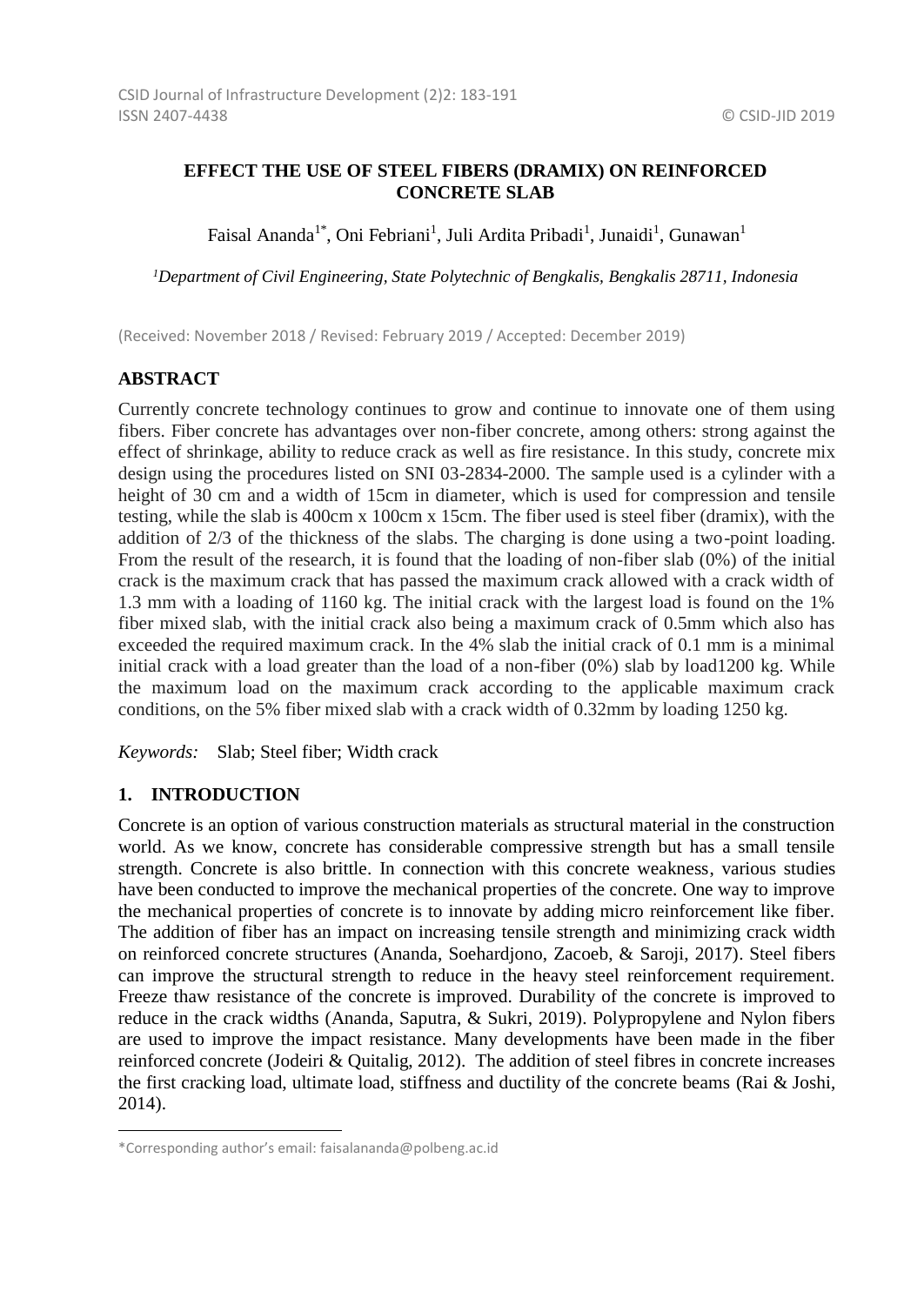Based on several studies that have been carried out, it is seen that there are three major factors which contribute to the surface crack width in a reinforced concrete beam:

(1) strain release in the concrete in the vicinity of the crack;

(2) relative slip between concrete and steel; and

(3) distance from the neutral axis.

Therefore, crack development in reinforced concrete elements is a complex process, and there is no universally accepted model for estimating crack width and crack spacing. While there is no agreement on the most appropriate model to predict width and spacing of flexural cracks, there is agreement on the major factors affecting crack width. The most influential factor is the tensile strain in the steel under the action of the service loads. Various technical bodies have recommended tolerable crack widths for different exposure conditions. Some of these recommendations are given in Table 1. according American Concrete Institute Number 224R90. These values refer to the surface flexural crack widths computed by the specific crackwidth formula adopted by that body (Carino, 1995).

| Table 1 Tolerable crack widths           |                            |
|------------------------------------------|----------------------------|
| <b>Exposure condition</b>                | Tolerable crack width (mm) |
| Dry air or protective membrane           | 0.41                       |
| Humidity, moist air, soil                | 0.30                       |
| Deicing chemicals                        | 0.18                       |
| Seawater and seawater spray; wetting and |                            |
| drying                                   | 0.25                       |
| Water retaining structures               | 0.1                        |

Road construction is a very important facilities in carrying out activities. there are two methods in road construction, rigid pavement and flexible pavement. These two pavements can usually be combined. The most interesting thing about rigid pavement is the use of concrete material. Where as we know for in the area of the researchers themselves the control of vehicles passing on the road is still lacking, so this makes the road conditions quickly damaged. Damage to the road can be in various forms, one of which is a broken that starts in the concrete tensile area. So to strengthen the tensile area try to use additional fiber, one of which is steel fiber.

## **2. LITERATURE STUDY**

Fiber concrete is one of the latest innovations that is very much developed, in addition to products that have been developed to add reinforcement, effective and economical value. Many fibers that have been developed in the construction world are used for mixing into concrete, one of which is fiber from steel material. The research conducted by Patil and Sangle (2017) concrete which was added 1.5% fiber to the weight of the concrete and 20% of fly ash (class-C) is added as a replacement of binder to its weight. Based on the experimental results, it can be seen that the load carrying capacity of steel fibre increased by 30–50% than the plain beam for non-prestressed. And load carrying capacity is increased approximately by 30– 90% than the plain prestressed concrete beam.

The use of steel fibres in a concrete mix was found to increase the crack resistance of the beams. Crack width was not more than 6 mm and 3 mm in case of the non-prestressed and prestressed steel fibre reinforced concrete beams respectively. The shape of steel fibers also affects the strength of the concrete itself. The strength of the concrete is known as flexural strength, shear strength, tensile strength, compressive strength, and other strengths. From previous research that has been carried out, The cohesive stress-crack separation behavior obtained from the fracture test indicates that the steel fibers are significantly more effective in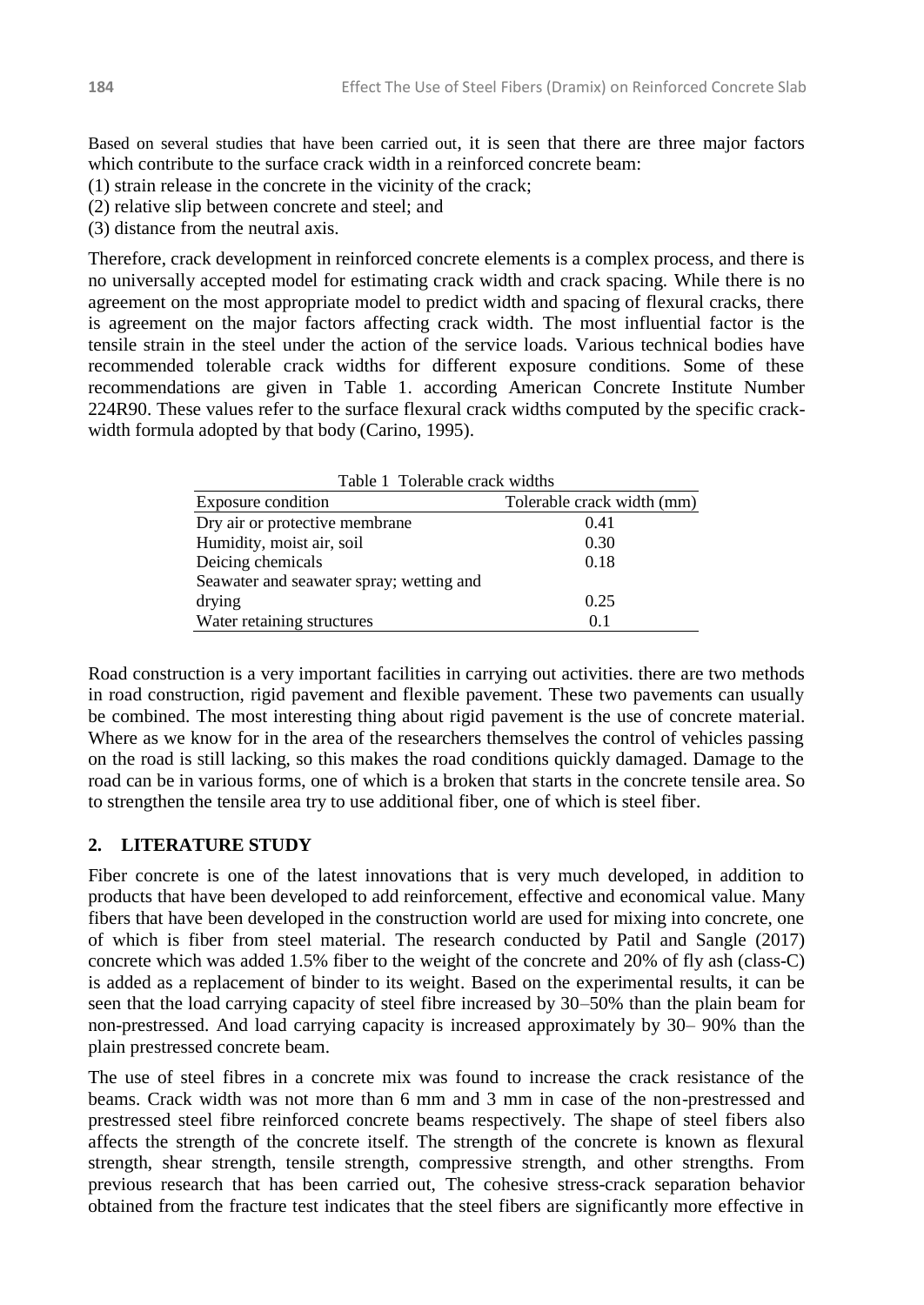providing crack control in self compacting concrete (SCC) than in normal concrete (NC) (Sahit et al., 2018). A significantly larger crack closing stress is generated in steel fiber reinforced SCC (SFSCC) even at small crack opening when compared with steel fiber reinforced normal concrete (SFNC). The fracture energy of SFSCC obtained from flexure tests is higher than the fracture energy of SFNC. In the shear response of reinforced concrete, there is a significantly larger increase in the shear capacity of SCC with the addition of fibers when compared with relative increase in NC with the addition of fibers. In both NC and SCC, the shear capacity is determined by the failure of stress transfer across the shear crack.

Shear failure in SCC occurs at a small crack opening, less than 0.1 mm whereas in NC it occurs at an opening of around 1.0 mm. With the addition of fibers, there is an increase in the load carrying capacity and the load transfer across the primary shear crack is sustained for a larger crack opening in both NC and SCC. The shear stress transfer across the primary shear crack in SFSCC is sustained for a crack opening up to 1 mm. The increase in the crack closing stress provided by steel fibers in SCC matrix contributes to an increase in the shear capacity through better crack control, which results in better shear stress transfer characteristics. The relative increases in the shear capacity of NC and SCC with the addition ofsteel fibers are consistent with the relative increases in the fracture energies.

In addition to the positive impact, the fiber also has a negative impact on the compressed area, if it exceeds the condition of the amount of added fiber into the concrete. This needs balance in carrying out the addition of fiber. Research conducted by Ananda, Gunawan, and Saputra (2017) used the reinforced concrete beams with a size of 15 cm x 25 cm x 180 cm which placed on a simple pedestal. The test was done gradually in every 108 kg until the reinforced yield reached. The fiber increased from 0%, 1.57%, 3.14% and 4.71% while the performance rebar ratio increased from  $2 \# 10$ ,  $2 \# 12$ , and  $2 \# 14$ . The result shows that additional 4.71% of maximum fiber decrease compressive strength and rupture modulus while the tensile strength increased. The additional fiber reached a maximum in 4.71% and the additional diameter of 10 mm, 12 mm, and 14 mm increased the deflections and crack width. Besides affecting compressive strength, fiber also affects the slump value. As we know the value of slump will affect the worakibility in the field. Besides affecting compressive strength, fiber also affects the slump value and will affect the ease of implementation of work in the field such as research carried out by Nehme, László, and El Mir (2017), who carried out the test mechanical response of the steel fiber reinforced self-compacting concrete (SFR-SCC) panels.

To do so, the rheological and mechanical characteristics of SFR-SCC mixtures were evaluated. Slump flow diameter and V-funnel flow time tests were determined at the fresh stage. The compressive strength, and the maximum deflections were recorded for the SFR-SCC panels, applying three different steel fiber contents. Constant parameters were defined as the following: water to cement ratio (w/c = 0.51), panel geometry (500  $\times$ 500 $\times$  50mm), and fiber type (DRAMIX RC65/35 BN 35). However, variable parameters were the fiber dosages (0 kg/m3, 30 kg/m3 and 60 kg/m3) and the reinforcement layout (none, Φ 5.5/70/70, Φ 5.5/35/35 mm). Therefore, an objective evaluation between studied parameters could be fulfilled. The results revealed that the workability of SCC mixtures is reduced by increasing the steel fiber content. However, the load deflection capacity is increased by the addition of the steel fibers.

The use of steel fibers in concrete has no difference in the use of any structure. In accordance with the conditions to be achieved in a structure related to service levels tested by McMahon and Birely (2018), where is the fiber-reinforced concrete (FRC), particularly steel FRC (SFRC), offers the potential to improve the service level performance of structures by controlling the width of cracks and potentially allowing for a reduction in the amount of traditional reinforcing steel. Full-scale tests of hybrid reinforced concrete (continuous reinforcement with SFRC) one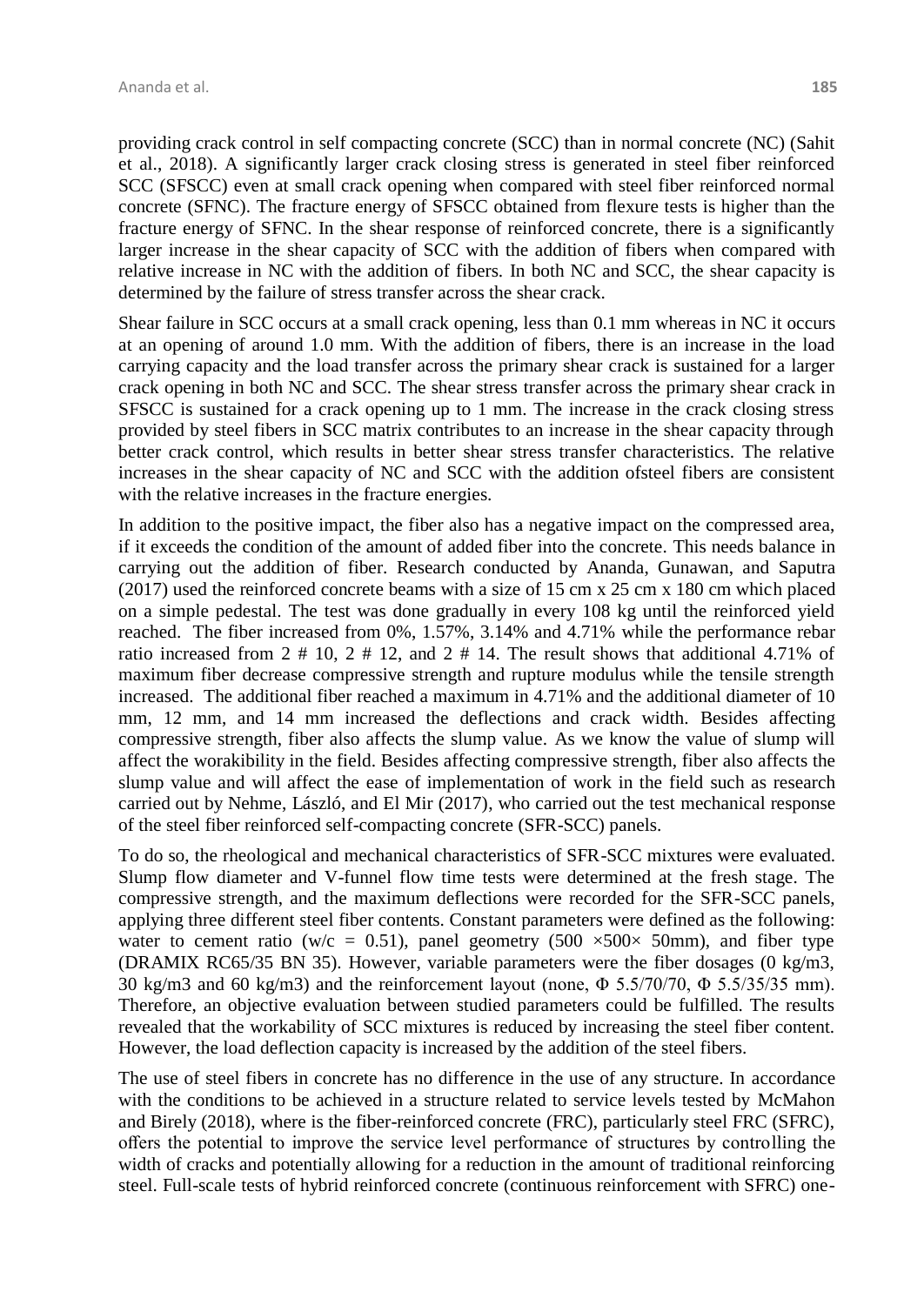way slab strips were conducted to investigate the interaction of rebar with SFRC. Parameters varied were slab depth, amount of reinforcement, and location of reinforcement. Readings from strain gages on the rebar were used to investigate the impact of SFRC on the service stresses. Crack width measurements were made at regular intervals and compared to strain readings. In SFRC slabs, service stress limits were reached at larger demands than in RC slabs. When service stress limits were reached in SFRC slabs, crack widths were much smaller than common crack width limits, suggesting design for crack widths may be an appropriate method for addressing serviceability in SFRC slabs. Applying the results of the tests to sample bridges, it was demonstrated that SFRC can be used to either decrease the amount of steel in a bridge deck to satisfy service performance requirements or to increase the slab span without the need for additional reinforcement.

The problem of fiber concrete is also not only in normal concrete, but it is also good for lightweight concrete such as research conducted Altun and Aktaş (2013). Lightweight concrete, having a lower module of elasticity, has a faster rate of crack development in reinforced concrete members. However, steel fibers are employed as an additive to the concrete in order to increase the energy absorption capacity and to control the crack development. Based on these ideas, steel fibers were added to the lightweight concrete and their effects on the behaviors of concrete and reinforced concrete beams were investigated. For this purpose, lightweight concrete and reinforced concrete beam specimens were produced with the addition of steel fibers in different strengths and ratio. The specimens were tested on four points through loading experiments and their utility for building members was investigated. As a result of the study, it is found that steel fiber addition increased the toughness capacity of prismatic concrete beams and their ductility. It also increased bearing strength and ductility of the reinforced concrete beams. Through this experimental study, the performance of the reinforced concrete beams was increased with the addition of steel fibers. It was also concluded that the decrease in the dead load with steel fiber added lightweight concrete can be considered for reinforced concrete beam designs.

The study of the effects of increased use of dramix was also carried out by Gholamhoseini et al. (2016), who conducted a study on A comprehensive experimental study was conducted on reinforced and steel fibre reinforced concrete (SFRC) continuous composite slabs to quantify crack width resulting from shrinkage and gravity loading. Sixteen full scale slab specimens were cast with different types of interface bond between the concrete slab and steel decking (e.g. greased, unembossed decking or standard decking) and different types and amounts of reinforcement in concrete (e.g. mesh, steel fibre or normal reinforcing bars). Each slab was continuous over the interior support and had a roller support at each end. Concrete shrinkage was measured and serviceability behaviour of slabs was studied over a period of 90 days. It was found that the shrinkage strains at 98 days of drying in plain concrete samples and samples of fibre-reinforced concrete with dosages up to 40 kg/m3 were similar. There was no cracking due to the creep and shrinkage-induced strains in the mesh-reinforced or fibre-reinforced composite slabs under their self-weight until 90 days of drying. Subsequently, all the slabs were tested under increasing load until failure. The mid-span deflection and end slip versus applied load were monitored and the crack sizes were obtained for each slab for different levels of applied load. Application of steel fibre in excess of 60 kg/m3 increased the slip load by 42% and improved crack control significantly as the maximum crack width was often reduced by 50%.

The use of fiber in the study of plate structure has also been done by (Fall, Shu, Rempling, Lundgren, & Zandi, 2014). In the design of two-way reinforced concrete slabs, e.g. using the strip or yield line design method, the possibility of redistributing the load between different loading directions is used. The main aim of the present study was to investigate how fibres affect the structural behaviour such as the possibility for redistribution, crack patterns and load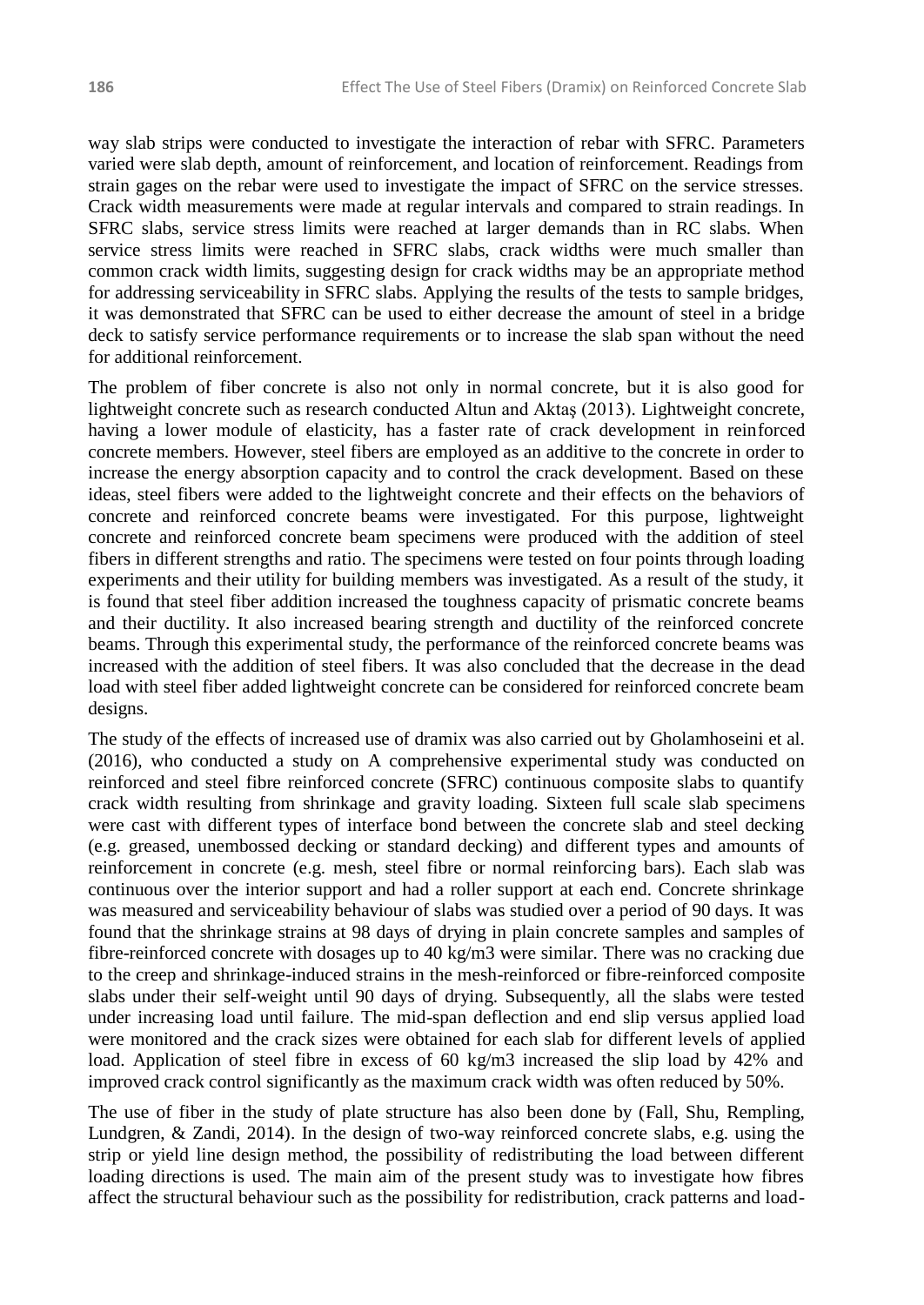carrying capacity. The investigation was conducted by means of experiments on two-way octagonal slabs, simply supported on four edges, centrically loaded with a point load. The slabs spanned 2.2 m in both directions and the reinforcement amount was twice as large in one direction as in the other, in order to provoke uneven load distribution. Three slabs of each reinforcement configuration were produced and tested: conventionally reinforced slabs, steel fibre reinforced slabs and a combination of both reinforcement types. The reaction force on each supported edge was measured on five rollers per edge. A moderate fibre content (35 kg/m3) of double hook-end steel fibres was used. The steel fibres affected the structural behaviour significantly by providing post-cracking ductility and by increasing the ultimate load-carrying capacity by approximately 20%. Most significant, the steel fibres influenced the load redistribution in such a way that more load could be transferred to supports in the weaker direction after cracking. Further, more evenly distributed support reactions were obtained in the slabs containing both reinforcement types compared to the case when only conventional reinforcement was used. The slabs reinforced by steel fibres alone did not experience any bending hardening; however, a considerable post-cracking ductility was observed.

# **3. METHODOLOGY**

This research was conducted in Laboratory of Materials Test of Civil Engineering Program of State Polytechnic of Bengkalis, by material properties test and also testing of compressive strength, tensile concrete and flexure test slab using addition of dramix steel fiber. The object of this research is cylindrical concrete with diameter 15 cm and height 30 cm. The test object was a slab with dimension of 400 cm x 100 cm x 15 with two-point loading and which on a simple pedestal. Condition of maintain exposed to the sun, with concrete compressive strength planned f'c 20 Mpa. The type of steel fiber used is Dramix Steel Fiber. Dramix Steel Fiber has a length of 60 mm and a diameter of 0.75 mm. Use of fiber of 1% to 5% as an additive to the weight of coarse aggregates, based on industry standards. The following are recommendations of maximum dosage of dramix steel fiber according to standard dramix fiber fabrication.

| Table 2 Maximum dosage of dramix steel |                   |    |  |
|----------------------------------------|-------------------|----|--|
| Maximum agregat<br>Size (cm)           | DOSAGE $(KG/M^3)$ |    |  |
|                                        | Pour              |    |  |
|                                        |                   |    |  |
| 16                                     | 50                | 35 |  |
| 20                                     | 25                |    |  |

Based on the coarse aggregate sieve analysis performed, the maximal aggregate size obtained is 20 mm, then to determine the variation to be used is to interpolate which refers to the pour method.



Figure 1 Dramix steel fiber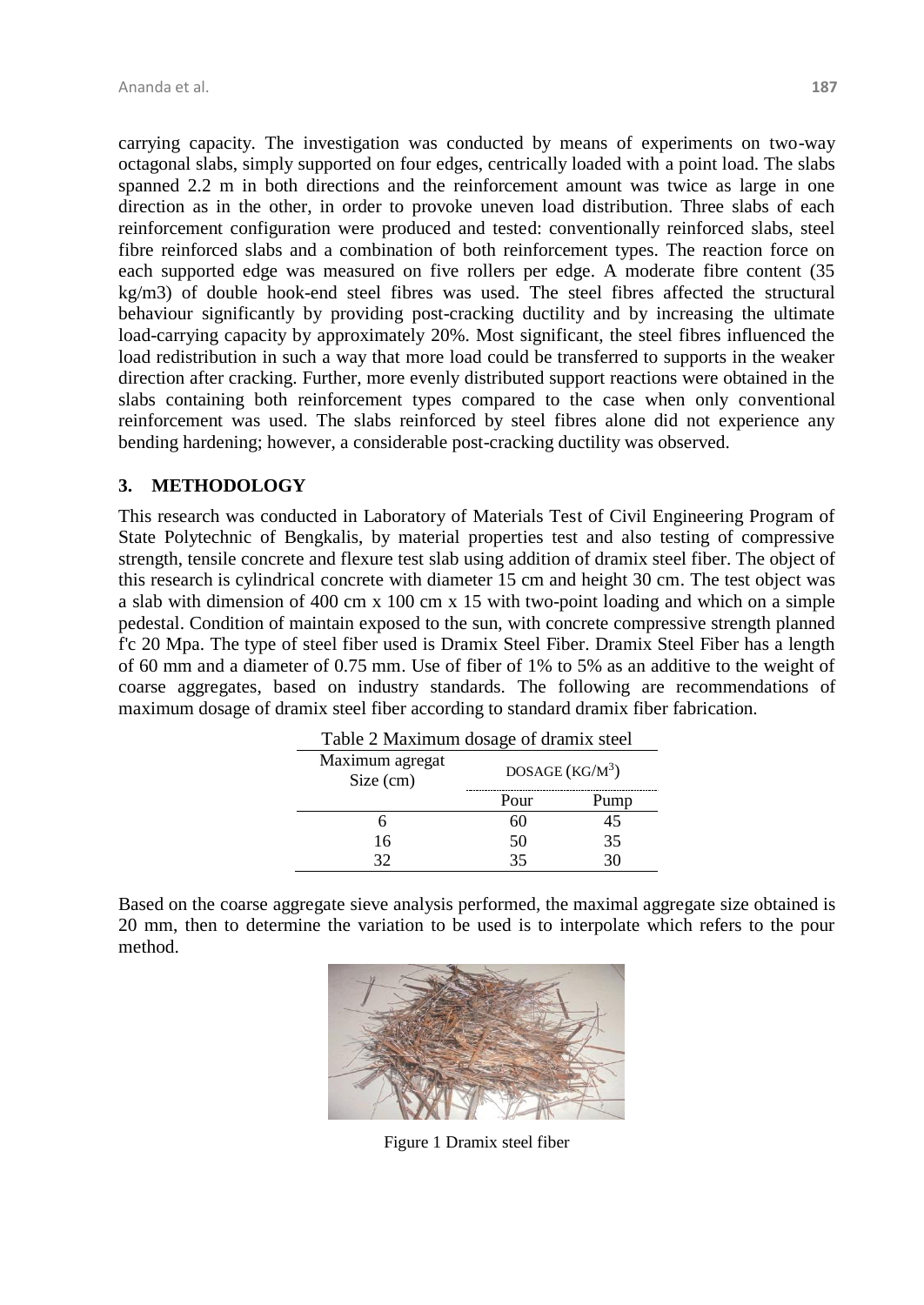The reinforcement used for the slab test object is #10 mm with a distance of 20 cm. Maximum load testing with maximum crack width limit of 0.41 mm according to ACI committe 224R90. Design of concrete mixture using SNI 03-2834-2000 method. The mixing of dramix fibers on the plate is done by adding 2/3 of the thickness of the slab.

### **4. RESULTS AND DISCUSSION**

### **4.1. Compressive Strength**

From Figure 2 it can be seen that the result of compressive strength with the method of exposure to the sun is increasing and maximally on the concrete with the addition of 3% fiber, this is more or less the same as the results (Ananda, 2016a). The increase is compared to concrete without additional fiber with a strength of 20.96 MPa, which is above the quality of the plan of 20 MPa. Maximum increase by 14.21%. From Figure 2, the results of this study find that there is an optimum condition of adding fiber with maximum load, where there is a decrease in strength after the maximum peak load. The decrease in strength can be seen in the addition of fiber after 3%, slowly leading to 4% fiber. and drastically decreases after fiber is added by 5%.





Figure 2 Compressive Strength Of Slab

### **4.2. Tensile Strength**

From Figure 3 it can be explained the result of tensile strength with the method of exposure of the sun occurs increase and maximum in the concrete with the addition of 2% fiber, this value is more or less the same as the previous results ever done (Ananda, 2016b). The increase was compared to concrete without additional fiber with the strength of 2.28 Mpa, an increase by 38.15% with a tensile strength obtained of 3.15 Mpa.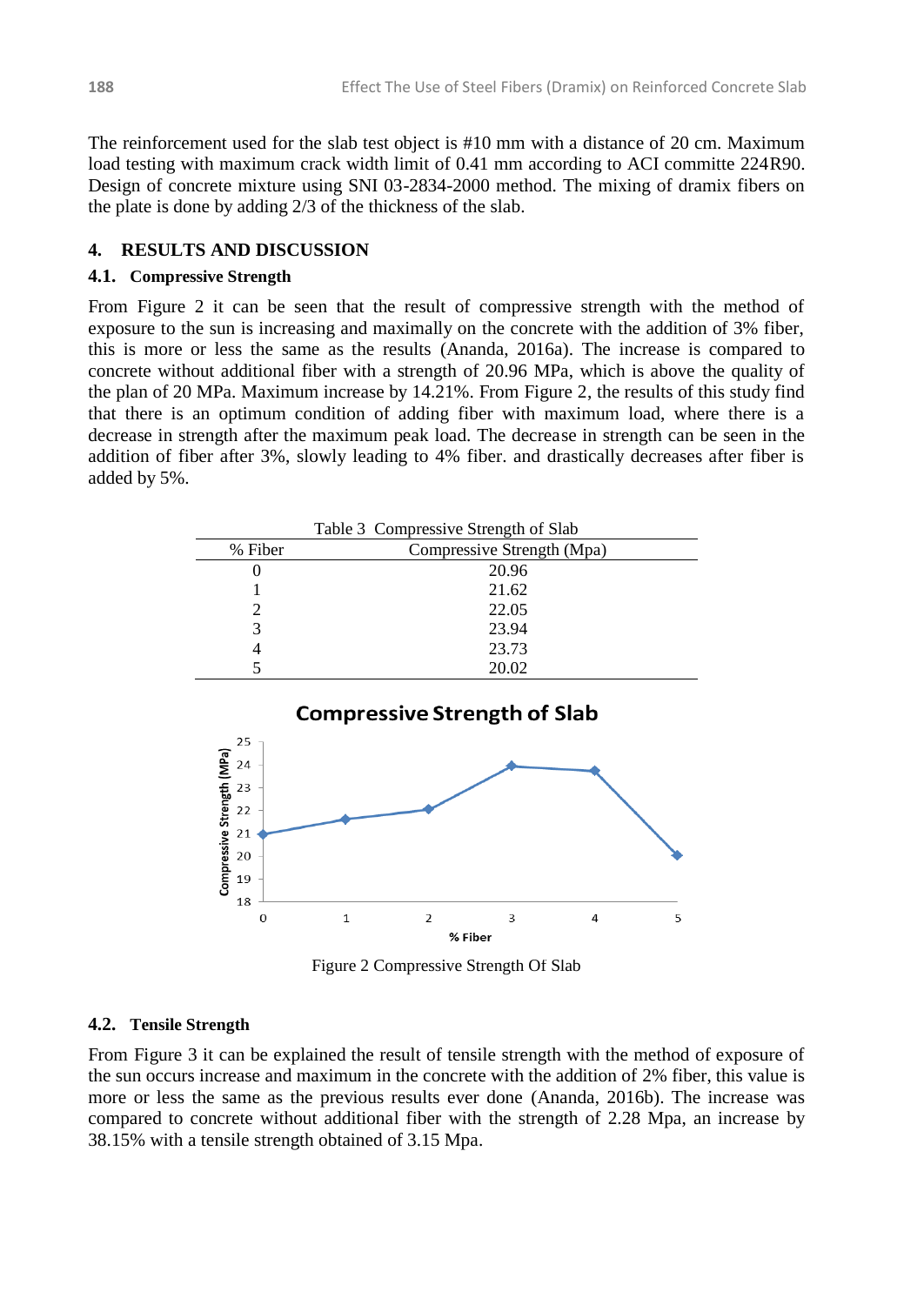| Table 4 Tensile Strength of Slab |                        |  |
|----------------------------------|------------------------|--|
| % Fiber                          | Tensile strength (Mpa) |  |
|                                  | 2.28                   |  |
|                                  | 2.28                   |  |
|                                  | 3.15                   |  |
|                                  | 3.11                   |  |
|                                  | 2.96                   |  |
|                                  | 2.92                   |  |

From the test of tensile strength, it was seen that the small difference of strength of 2% fiber addition to the addition of 3% fiber. As can be seen in Figure 3, in contrast to the results of compressive strength, the tensile strength is indeed the case the peak tensile strength, but the decline was not as extreme as in the results of compressive strength. It can be estimated that the effect on the outcome dramix fiber tensile test work in accordance with previous research (Faisal Ananda et al., 2017).



Figure 3 Tensile Strength Of Slab

#### **4.3. Crack Loads**

The effect of fiber usage can be seen from the loading that occurred in the initial crack and the maximum crack shown in Figures 4. From Figure 4 it can be seen that with the addition of fiber, it can minimize sudden collapse and prevent large crack width. From field observations it was found that concrete without the addition of fibers gives a sudden collapse, where the slab have a large crack width and exceeds the required maximum crack width. Concrete with the addition of fibers is seen to have a good effect on the behavior of concrete cracks, where fiber provides additional strength to the tensile region by minimizing the width of the initial crack of concrete. This is the same as the results of the study from F. Ananda et al. (2017).

The addition of fiber to the concrete can also provide a change of strength, where the tensile strength of the concrete fully retains the positive bending moment resistance in the field area, after the addition of fiber, the tensile strength is divided into fibers. This condition shows a slow decrease in crack width. In addition to the minimization of crack width in both the initial and maximum conditions, also seen the change in testing load. Where with the gradual addition of fibers reaching a maximum (5%), the load on the initial crack can be expressed as close to the slab without additional fiber, but the crack in the maximal addition of the fibers is smaller.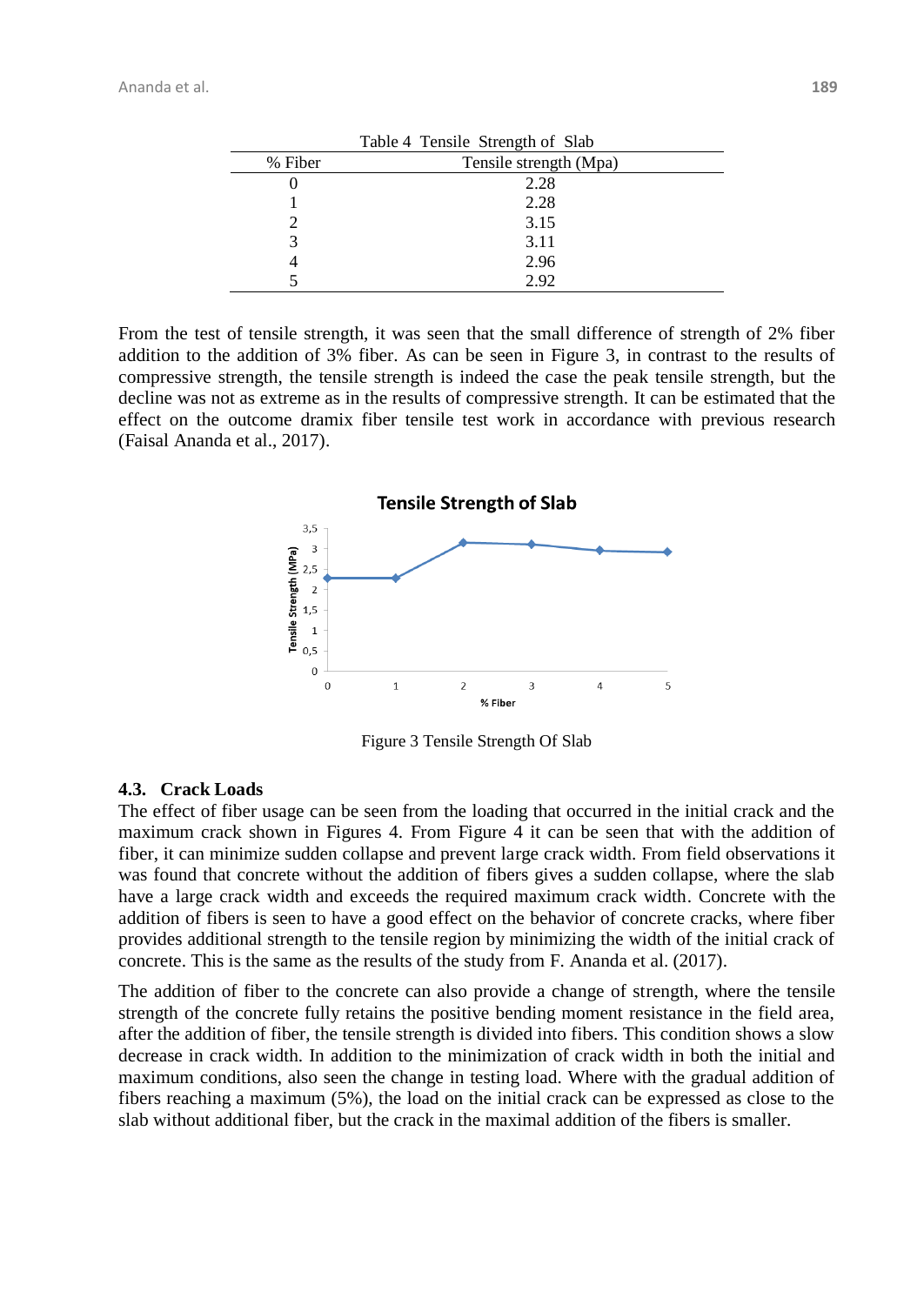| Table 5 Effect of loading crack width |             |                    |  |
|---------------------------------------|-------------|--------------------|--|
| %                                     | Load $(Kg)$ | <b>Width Crack</b> |  |
| Fiber                                 |             | (mm)               |  |
| 0                                     | 1160        | 1.30               |  |
| 1                                     | 1400        | 0.50               |  |
| 2                                     | 920         | 0.57               |  |
| 3                                     | 1200        | 0.42               |  |
| $\overline{4}$                        | 1200        | 0.10               |  |
|                                       | 1210        | 0.18               |  |
|                                       | 1220        | 0.22               |  |
|                                       | 1230        | 0.26               |  |
|                                       | 1240        | 0.31               |  |
|                                       | 1250        | 0.43               |  |
| 5                                     | 1050        | 0.20               |  |
|                                       | 1100        | 0.24               |  |
|                                       | 1150        | 0.27               |  |
|                                       | 1200        | 0.29               |  |
|                                       | 1250        | 0.32               |  |
|                                       | 1300        | 0.48               |  |

From figure 4 it can also be interpreted that the slab with the addition of fibers gradually reaches a maximum, the slab undergoes a gradual crack from the initial crack until it reaches the maximum crack. Optimal use of fiber for initial cracking of the test implementation was obtained at 4% fiber, with a load of 1200 kg and a crack width of 0.1 mm. While at the maximum crack at 5% fiber with 1250 kg load, with crack width 0.32 mm.

#### **EFFECT OF LOADING ON CRACK WIDTH**



Figure 4 Effect of loading on crack width with addition fiber steel (COF)

### **5. CONCLUSION**

Concrete with the addition of steel fiber (dramix) gives effect to the initial and maximum crack width conditions. The fiber effect indicates a slowing of the crack width openings by the gradual addition of load, as occurs in concrete with the addition of 4% and 5% fibers. The addition of fiber also has a reverse effect on the attraction that occurs. As is known the tensile strength which was initially supported by concrete as a whole then divided into reinforcing fibers that have been mixed into the concrete.